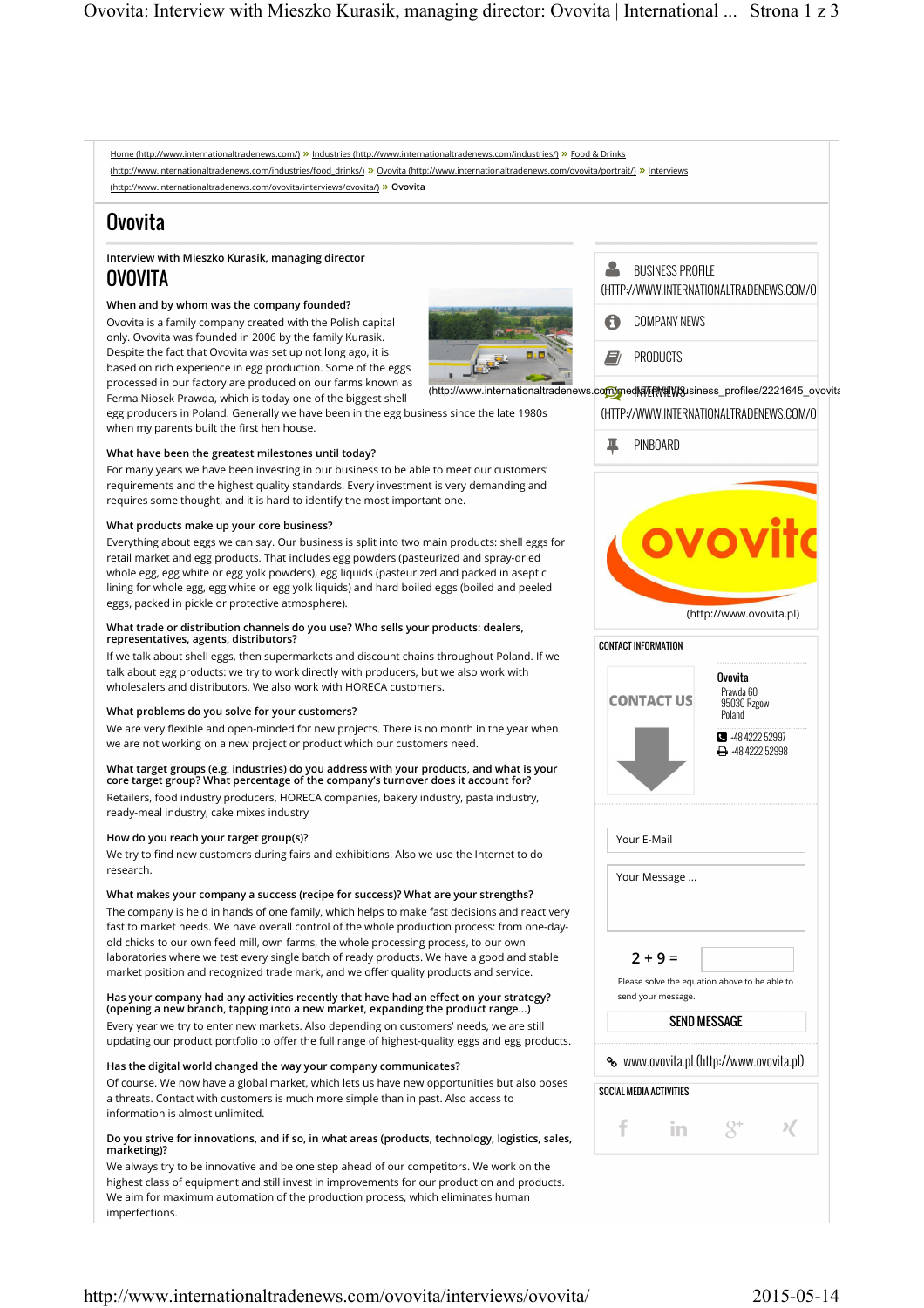| $F$ Empfehlen<br>$Q + 1$<br><sup>1</sup> -Tweet<br>(http://www.heise.de/ct/artikel/2-Klicks-<br>fuer-mehr-<br><b>LATEST INTERVIEWS</b><br><b>RELATED KEYWORDS</b><br>Datenschutz-<br>1333879.html)<br>"The most important t<br>is custor<br>NEWSLETTER / EPAPER<br>International Trade News as free<br>ePaper!<br>…http://www.internationaltradenews.com/interviews/how_clever_pricing_tricks_can_lead_to_increased_o∣ilin e <b>⊻saleՁ</b> /mail<br>Interview: Management thinker Hermann<br>17<br><b>Simon on Power Pricing</b><br>SIGN UP FOR FREE »<br>MAR<br>HOW CLEVER PRICING TRICKS CAN LEAD TO<br><b>INCREASED ONLINE SALES</b><br>(HTTP://WWW.INTERNATIONALTRADENEWS.COM/INTERVIEWS/HOW_CLEVER_PRICING_TRICKS%&AN%A&A6%FAX%E%TO%R&A\$EB%CONEME&SALES/<br>to your email inbox.<br>Management thinker and economics professor Hermann<br>Simon is one of the leading experts on pricing in the<br><b>TRENDING TOPICS</b><br>world. In an interview with International Trade News, he<br>shows how a small and medium-sized company managed<br>to increase its turnover tenfold through the use of Power<br><b>Spying</b><br>Pricing. Just how high  more<br>(http://www.internationaltradenews.com/interviews/how_clever_pricing_tricks_can_lead-to_ingreased_online_sales/)<br>(http://www.filternationialtradenews.com/i/Keywords/spying/)<br><b>PERSONNEL MANAGE</b><br><b>Digital Revolution</b><br>(http://www.internationaltradenews.co<br><b>Turnover</b><br>(http://www.internationaltradenews.co<br>(http://www.internationaltradenews.com/interviews/google_has_good_products_because_it_is_managed_well/)<br><b>Digital Products</b><br>Interview with business psychologist Prof.<br>04<br><b>Florian Becker</b><br>(http://www.internationaltradenews.com/keywords/digi<br>FEB<br>"Google has good products because it<br><b>Plane Crash</b><br><b>IS MANAGED</b><br>WELL" (HTTP://WWW.INTERNATIONALTRADENEWS.COM/INTERVIEWS/GOOGLE_HAS_GOOD_PRODUCTS_BECAUSE_IT_IS_MANAGED_WELL"<br>Give your employees permission to do what they want for<br>(http://www.internationaltradenews.com/keywords/pilot/)<br>20% of their working day. The thought has probably left<br><b>Patient Confidentiality</b><br>you scratching your head and intuitively thinking it's a<br>(http://www.internationaltradenews.com/keywords/patient.<br>crazy idea that could never work. However, Professor<br><b>Passenger Safety</b><br>ᠰ<br>Florian Becker, who has just published a book  more<br>Horian Becker, who has just published a book <u>more</u><br>http://www.internationaltradenews.com/interviews/google has good products because it is managed well?/<br>MentalHealth Problems (http://www.internationaltradenews.com<br>(http://www.internationaltradenews.com/keywords/mental_<br>Airlines<br>(http://www.internationaltradenews.com/keywords/airlines/<br>(http://www.internationaltradenews.com/interviews/disconnected_watches_could_be_a_big_plus_for_us/)<br>Interview with Aldo Magada, new CEO and<br>07<br>president of Zenith<br>JAN<br>"DISCONNECTED WATCHES COULD BE A BIG<br><b>PLUS FOR</b><br>US" (HTTP://WWW.INTERNATIONALTRADENEWS.COM/INTERVIEWS/DISCONNECTED_WATCHES_COULD_BE_A_BIG_PLUS_FOR_US/)<br>Less digital is more. At least that seems to be the case for<br>the future of the luxury watch market, says Aldo Magada,<br>CEO and President of Swiss luxury watch maker Zenith : "<br>We will never compete with digital or connected watches<br>because it's not  more<br>(http://www.internationaltradenews.com/interviews/disconnected watches could be a big plus for us/)<br>VIEW MORE INTERVIEWS (HTTP://WWW.INTERNATIONALTRADENEWS.COM/INTERVIEWS/) |  |  |  |
|-------------------------------------------------------------------------------------------------------------------------------------------------------------------------------------------------------------------------------------------------------------------------------------------------------------------------------------------------------------------------------------------------------------------------------------------------------------------------------------------------------------------------------------------------------------------------------------------------------------------------------------------------------------------------------------------------------------------------------------------------------------------------------------------------------------------------------------------------------------------------------------------------------------------------------------------------------------------------------------------------------------------------------------------------------------------------------------------------------------------------------------------------------------------------------------------------------------------------------------------------------------------------------------------------------------------------------------------------------------------------------------------------------------------------------------------------------------------------------------------------------------------------------------------------------------------------------------------------------------------------------------------------------------------------------------------------------------------------------------------------------------------------------------------------------------------------------------------------------------------------------------------------------------------------------------------------------------------------------------------------------------------------------------------------------------------------------------------------------------------------------------------------------------------------------------------------------------------------------------------------------------------------------------------------------------------------------------------------------------------------------------------------------------------------------------------------------------------------------------------------------------------------------------------------------------------------------------------------------------------------------------------------------------------------------------------------------------------------------------------------------------------------------------------------------------------------------------------------------------------------------------------------------------------------------------------------------------------------------------------------------------------------------------------------------------------------------------------------------------------------------------------------------------------------------------------------------------------------------------------------------------------------------------------------------------------------------------------------------------------------------------------------------------------------------------------------------------------------------------------------------------------------------------------------------------------------------------------------------------------------------------------------------------------------------------------------------|--|--|--|
|                                                                                                                                                                                                                                                                                                                                                                                                                                                                                                                                                                                                                                                                                                                                                                                                                                                                                                                                                                                                                                                                                                                                                                                                                                                                                                                                                                                                                                                                                                                                                                                                                                                                                                                                                                                                                                                                                                                                                                                                                                                                                                                                                                                                                                                                                                                                                                                                                                                                                                                                                                                                                                                                                                                                                                                                                                                                                                                                                                                                                                                                                                                                                                                                                                                                                                                                                                                                                                                                                                                                                                                                                                                                                                       |  |  |  |
|                                                                                                                                                                                                                                                                                                                                                                                                                                                                                                                                                                                                                                                                                                                                                                                                                                                                                                                                                                                                                                                                                                                                                                                                                                                                                                                                                                                                                                                                                                                                                                                                                                                                                                                                                                                                                                                                                                                                                                                                                                                                                                                                                                                                                                                                                                                                                                                                                                                                                                                                                                                                                                                                                                                                                                                                                                                                                                                                                                                                                                                                                                                                                                                                                                                                                                                                                                                                                                                                                                                                                                                                                                                                                                       |  |  |  |
|                                                                                                                                                                                                                                                                                                                                                                                                                                                                                                                                                                                                                                                                                                                                                                                                                                                                                                                                                                                                                                                                                                                                                                                                                                                                                                                                                                                                                                                                                                                                                                                                                                                                                                                                                                                                                                                                                                                                                                                                                                                                                                                                                                                                                                                                                                                                                                                                                                                                                                                                                                                                                                                                                                                                                                                                                                                                                                                                                                                                                                                                                                                                                                                                                                                                                                                                                                                                                                                                                                                                                                                                                                                                                                       |  |  |  |
|                                                                                                                                                                                                                                                                                                                                                                                                                                                                                                                                                                                                                                                                                                                                                                                                                                                                                                                                                                                                                                                                                                                                                                                                                                                                                                                                                                                                                                                                                                                                                                                                                                                                                                                                                                                                                                                                                                                                                                                                                                                                                                                                                                                                                                                                                                                                                                                                                                                                                                                                                                                                                                                                                                                                                                                                                                                                                                                                                                                                                                                                                                                                                                                                                                                                                                                                                                                                                                                                                                                                                                                                                                                                                                       |  |  |  |
|                                                                                                                                                                                                                                                                                                                                                                                                                                                                                                                                                                                                                                                                                                                                                                                                                                                                                                                                                                                                                                                                                                                                                                                                                                                                                                                                                                                                                                                                                                                                                                                                                                                                                                                                                                                                                                                                                                                                                                                                                                                                                                                                                                                                                                                                                                                                                                                                                                                                                                                                                                                                                                                                                                                                                                                                                                                                                                                                                                                                                                                                                                                                                                                                                                                                                                                                                                                                                                                                                                                                                                                                                                                                                                       |  |  |  |
|                                                                                                                                                                                                                                                                                                                                                                                                                                                                                                                                                                                                                                                                                                                                                                                                                                                                                                                                                                                                                                                                                                                                                                                                                                                                                                                                                                                                                                                                                                                                                                                                                                                                                                                                                                                                                                                                                                                                                                                                                                                                                                                                                                                                                                                                                                                                                                                                                                                                                                                                                                                                                                                                                                                                                                                                                                                                                                                                                                                                                                                                                                                                                                                                                                                                                                                                                                                                                                                                                                                                                                                                                                                                                                       |  |  |  |
|                                                                                                                                                                                                                                                                                                                                                                                                                                                                                                                                                                                                                                                                                                                                                                                                                                                                                                                                                                                                                                                                                                                                                                                                                                                                                                                                                                                                                                                                                                                                                                                                                                                                                                                                                                                                                                                                                                                                                                                                                                                                                                                                                                                                                                                                                                                                                                                                                                                                                                                                                                                                                                                                                                                                                                                                                                                                                                                                                                                                                                                                                                                                                                                                                                                                                                                                                                                                                                                                                                                                                                                                                                                                                                       |  |  |  |
|                                                                                                                                                                                                                                                                                                                                                                                                                                                                                                                                                                                                                                                                                                                                                                                                                                                                                                                                                                                                                                                                                                                                                                                                                                                                                                                                                                                                                                                                                                                                                                                                                                                                                                                                                                                                                                                                                                                                                                                                                                                                                                                                                                                                                                                                                                                                                                                                                                                                                                                                                                                                                                                                                                                                                                                                                                                                                                                                                                                                                                                                                                                                                                                                                                                                                                                                                                                                                                                                                                                                                                                                                                                                                                       |  |  |  |
|                                                                                                                                                                                                                                                                                                                                                                                                                                                                                                                                                                                                                                                                                                                                                                                                                                                                                                                                                                                                                                                                                                                                                                                                                                                                                                                                                                                                                                                                                                                                                                                                                                                                                                                                                                                                                                                                                                                                                                                                                                                                                                                                                                                                                                                                                                                                                                                                                                                                                                                                                                                                                                                                                                                                                                                                                                                                                                                                                                                                                                                                                                                                                                                                                                                                                                                                                                                                                                                                                                                                                                                                                                                                                                       |  |  |  |
|                                                                                                                                                                                                                                                                                                                                                                                                                                                                                                                                                                                                                                                                                                                                                                                                                                                                                                                                                                                                                                                                                                                                                                                                                                                                                                                                                                                                                                                                                                                                                                                                                                                                                                                                                                                                                                                                                                                                                                                                                                                                                                                                                                                                                                                                                                                                                                                                                                                                                                                                                                                                                                                                                                                                                                                                                                                                                                                                                                                                                                                                                                                                                                                                                                                                                                                                                                                                                                                                                                                                                                                                                                                                                                       |  |  |  |
|                                                                                                                                                                                                                                                                                                                                                                                                                                                                                                                                                                                                                                                                                                                                                                                                                                                                                                                                                                                                                                                                                                                                                                                                                                                                                                                                                                                                                                                                                                                                                                                                                                                                                                                                                                                                                                                                                                                                                                                                                                                                                                                                                                                                                                                                                                                                                                                                                                                                                                                                                                                                                                                                                                                                                                                                                                                                                                                                                                                                                                                                                                                                                                                                                                                                                                                                                                                                                                                                                                                                                                                                                                                                                                       |  |  |  |
|                                                                                                                                                                                                                                                                                                                                                                                                                                                                                                                                                                                                                                                                                                                                                                                                                                                                                                                                                                                                                                                                                                                                                                                                                                                                                                                                                                                                                                                                                                                                                                                                                                                                                                                                                                                                                                                                                                                                                                                                                                                                                                                                                                                                                                                                                                                                                                                                                                                                                                                                                                                                                                                                                                                                                                                                                                                                                                                                                                                                                                                                                                                                                                                                                                                                                                                                                                                                                                                                                                                                                                                                                                                                                                       |  |  |  |
|                                                                                                                                                                                                                                                                                                                                                                                                                                                                                                                                                                                                                                                                                                                                                                                                                                                                                                                                                                                                                                                                                                                                                                                                                                                                                                                                                                                                                                                                                                                                                                                                                                                                                                                                                                                                                                                                                                                                                                                                                                                                                                                                                                                                                                                                                                                                                                                                                                                                                                                                                                                                                                                                                                                                                                                                                                                                                                                                                                                                                                                                                                                                                                                                                                                                                                                                                                                                                                                                                                                                                                                                                                                                                                       |  |  |  |
|                                                                                                                                                                                                                                                                                                                                                                                                                                                                                                                                                                                                                                                                                                                                                                                                                                                                                                                                                                                                                                                                                                                                                                                                                                                                                                                                                                                                                                                                                                                                                                                                                                                                                                                                                                                                                                                                                                                                                                                                                                                                                                                                                                                                                                                                                                                                                                                                                                                                                                                                                                                                                                                                                                                                                                                                                                                                                                                                                                                                                                                                                                                                                                                                                                                                                                                                                                                                                                                                                                                                                                                                                                                                                                       |  |  |  |
|                                                                                                                                                                                                                                                                                                                                                                                                                                                                                                                                                                                                                                                                                                                                                                                                                                                                                                                                                                                                                                                                                                                                                                                                                                                                                                                                                                                                                                                                                                                                                                                                                                                                                                                                                                                                                                                                                                                                                                                                                                                                                                                                                                                                                                                                                                                                                                                                                                                                                                                                                                                                                                                                                                                                                                                                                                                                                                                                                                                                                                                                                                                                                                                                                                                                                                                                                                                                                                                                                                                                                                                                                                                                                                       |  |  |  |
|                                                                                                                                                                                                                                                                                                                                                                                                                                                                                                                                                                                                                                                                                                                                                                                                                                                                                                                                                                                                                                                                                                                                                                                                                                                                                                                                                                                                                                                                                                                                                                                                                                                                                                                                                                                                                                                                                                                                                                                                                                                                                                                                                                                                                                                                                                                                                                                                                                                                                                                                                                                                                                                                                                                                                                                                                                                                                                                                                                                                                                                                                                                                                                                                                                                                                                                                                                                                                                                                                                                                                                                                                                                                                                       |  |  |  |
|                                                                                                                                                                                                                                                                                                                                                                                                                                                                                                                                                                                                                                                                                                                                                                                                                                                                                                                                                                                                                                                                                                                                                                                                                                                                                                                                                                                                                                                                                                                                                                                                                                                                                                                                                                                                                                                                                                                                                                                                                                                                                                                                                                                                                                                                                                                                                                                                                                                                                                                                                                                                                                                                                                                                                                                                                                                                                                                                                                                                                                                                                                                                                                                                                                                                                                                                                                                                                                                                                                                                                                                                                                                                                                       |  |  |  |
|                                                                                                                                                                                                                                                                                                                                                                                                                                                                                                                                                                                                                                                                                                                                                                                                                                                                                                                                                                                                                                                                                                                                                                                                                                                                                                                                                                                                                                                                                                                                                                                                                                                                                                                                                                                                                                                                                                                                                                                                                                                                                                                                                                                                                                                                                                                                                                                                                                                                                                                                                                                                                                                                                                                                                                                                                                                                                                                                                                                                                                                                                                                                                                                                                                                                                                                                                                                                                                                                                                                                                                                                                                                                                                       |  |  |  |
|                                                                                                                                                                                                                                                                                                                                                                                                                                                                                                                                                                                                                                                                                                                                                                                                                                                                                                                                                                                                                                                                                                                                                                                                                                                                                                                                                                                                                                                                                                                                                                                                                                                                                                                                                                                                                                                                                                                                                                                                                                                                                                                                                                                                                                                                                                                                                                                                                                                                                                                                                                                                                                                                                                                                                                                                                                                                                                                                                                                                                                                                                                                                                                                                                                                                                                                                                                                                                                                                                                                                                                                                                                                                                                       |  |  |  |
|                                                                                                                                                                                                                                                                                                                                                                                                                                                                                                                                                                                                                                                                                                                                                                                                                                                                                                                                                                                                                                                                                                                                                                                                                                                                                                                                                                                                                                                                                                                                                                                                                                                                                                                                                                                                                                                                                                                                                                                                                                                                                                                                                                                                                                                                                                                                                                                                                                                                                                                                                                                                                                                                                                                                                                                                                                                                                                                                                                                                                                                                                                                                                                                                                                                                                                                                                                                                                                                                                                                                                                                                                                                                                                       |  |  |  |
|                                                                                                                                                                                                                                                                                                                                                                                                                                                                                                                                                                                                                                                                                                                                                                                                                                                                                                                                                                                                                                                                                                                                                                                                                                                                                                                                                                                                                                                                                                                                                                                                                                                                                                                                                                                                                                                                                                                                                                                                                                                                                                                                                                                                                                                                                                                                                                                                                                                                                                                                                                                                                                                                                                                                                                                                                                                                                                                                                                                                                                                                                                                                                                                                                                                                                                                                                                                                                                                                                                                                                                                                                                                                                                       |  |  |  |
|                                                                                                                                                                                                                                                                                                                                                                                                                                                                                                                                                                                                                                                                                                                                                                                                                                                                                                                                                                                                                                                                                                                                                                                                                                                                                                                                                                                                                                                                                                                                                                                                                                                                                                                                                                                                                                                                                                                                                                                                                                                                                                                                                                                                                                                                                                                                                                                                                                                                                                                                                                                                                                                                                                                                                                                                                                                                                                                                                                                                                                                                                                                                                                                                                                                                                                                                                                                                                                                                                                                                                                                                                                                                                                       |  |  |  |
|                                                                                                                                                                                                                                                                                                                                                                                                                                                                                                                                                                                                                                                                                                                                                                                                                                                                                                                                                                                                                                                                                                                                                                                                                                                                                                                                                                                                                                                                                                                                                                                                                                                                                                                                                                                                                                                                                                                                                                                                                                                                                                                                                                                                                                                                                                                                                                                                                                                                                                                                                                                                                                                                                                                                                                                                                                                                                                                                                                                                                                                                                                                                                                                                                                                                                                                                                                                                                                                                                                                                                                                                                                                                                                       |  |  |  |
|                                                                                                                                                                                                                                                                                                                                                                                                                                                                                                                                                                                                                                                                                                                                                                                                                                                                                                                                                                                                                                                                                                                                                                                                                                                                                                                                                                                                                                                                                                                                                                                                                                                                                                                                                                                                                                                                                                                                                                                                                                                                                                                                                                                                                                                                                                                                                                                                                                                                                                                                                                                                                                                                                                                                                                                                                                                                                                                                                                                                                                                                                                                                                                                                                                                                                                                                                                                                                                                                                                                                                                                                                                                                                                       |  |  |  |
|                                                                                                                                                                                                                                                                                                                                                                                                                                                                                                                                                                                                                                                                                                                                                                                                                                                                                                                                                                                                                                                                                                                                                                                                                                                                                                                                                                                                                                                                                                                                                                                                                                                                                                                                                                                                                                                                                                                                                                                                                                                                                                                                                                                                                                                                                                                                                                                                                                                                                                                                                                                                                                                                                                                                                                                                                                                                                                                                                                                                                                                                                                                                                                                                                                                                                                                                                                                                                                                                                                                                                                                                                                                                                                       |  |  |  |
|                                                                                                                                                                                                                                                                                                                                                                                                                                                                                                                                                                                                                                                                                                                                                                                                                                                                                                                                                                                                                                                                                                                                                                                                                                                                                                                                                                                                                                                                                                                                                                                                                                                                                                                                                                                                                                                                                                                                                                                                                                                                                                                                                                                                                                                                                                                                                                                                                                                                                                                                                                                                                                                                                                                                                                                                                                                                                                                                                                                                                                                                                                                                                                                                                                                                                                                                                                                                                                                                                                                                                                                                                                                                                                       |  |  |  |
|                                                                                                                                                                                                                                                                                                                                                                                                                                                                                                                                                                                                                                                                                                                                                                                                                                                                                                                                                                                                                                                                                                                                                                                                                                                                                                                                                                                                                                                                                                                                                                                                                                                                                                                                                                                                                                                                                                                                                                                                                                                                                                                                                                                                                                                                                                                                                                                                                                                                                                                                                                                                                                                                                                                                                                                                                                                                                                                                                                                                                                                                                                                                                                                                                                                                                                                                                                                                                                                                                                                                                                                                                                                                                                       |  |  |  |
|                                                                                                                                                                                                                                                                                                                                                                                                                                                                                                                                                                                                                                                                                                                                                                                                                                                                                                                                                                                                                                                                                                                                                                                                                                                                                                                                                                                                                                                                                                                                                                                                                                                                                                                                                                                                                                                                                                                                                                                                                                                                                                                                                                                                                                                                                                                                                                                                                                                                                                                                                                                                                                                                                                                                                                                                                                                                                                                                                                                                                                                                                                                                                                                                                                                                                                                                                                                                                                                                                                                                                                                                                                                                                                       |  |  |  |
|                                                                                                                                                                                                                                                                                                                                                                                                                                                                                                                                                                                                                                                                                                                                                                                                                                                                                                                                                                                                                                                                                                                                                                                                                                                                                                                                                                                                                                                                                                                                                                                                                                                                                                                                                                                                                                                                                                                                                                                                                                                                                                                                                                                                                                                                                                                                                                                                                                                                                                                                                                                                                                                                                                                                                                                                                                                                                                                                                                                                                                                                                                                                                                                                                                                                                                                                                                                                                                                                                                                                                                                                                                                                                                       |  |  |  |
|                                                                                                                                                                                                                                                                                                                                                                                                                                                                                                                                                                                                                                                                                                                                                                                                                                                                                                                                                                                                                                                                                                                                                                                                                                                                                                                                                                                                                                                                                                                                                                                                                                                                                                                                                                                                                                                                                                                                                                                                                                                                                                                                                                                                                                                                                                                                                                                                                                                                                                                                                                                                                                                                                                                                                                                                                                                                                                                                                                                                                                                                                                                                                                                                                                                                                                                                                                                                                                                                                                                                                                                                                                                                                                       |  |  |  |
|                                                                                                                                                                                                                                                                                                                                                                                                                                                                                                                                                                                                                                                                                                                                                                                                                                                                                                                                                                                                                                                                                                                                                                                                                                                                                                                                                                                                                                                                                                                                                                                                                                                                                                                                                                                                                                                                                                                                                                                                                                                                                                                                                                                                                                                                                                                                                                                                                                                                                                                                                                                                                                                                                                                                                                                                                                                                                                                                                                                                                                                                                                                                                                                                                                                                                                                                                                                                                                                                                                                                                                                                                                                                                                       |  |  |  |